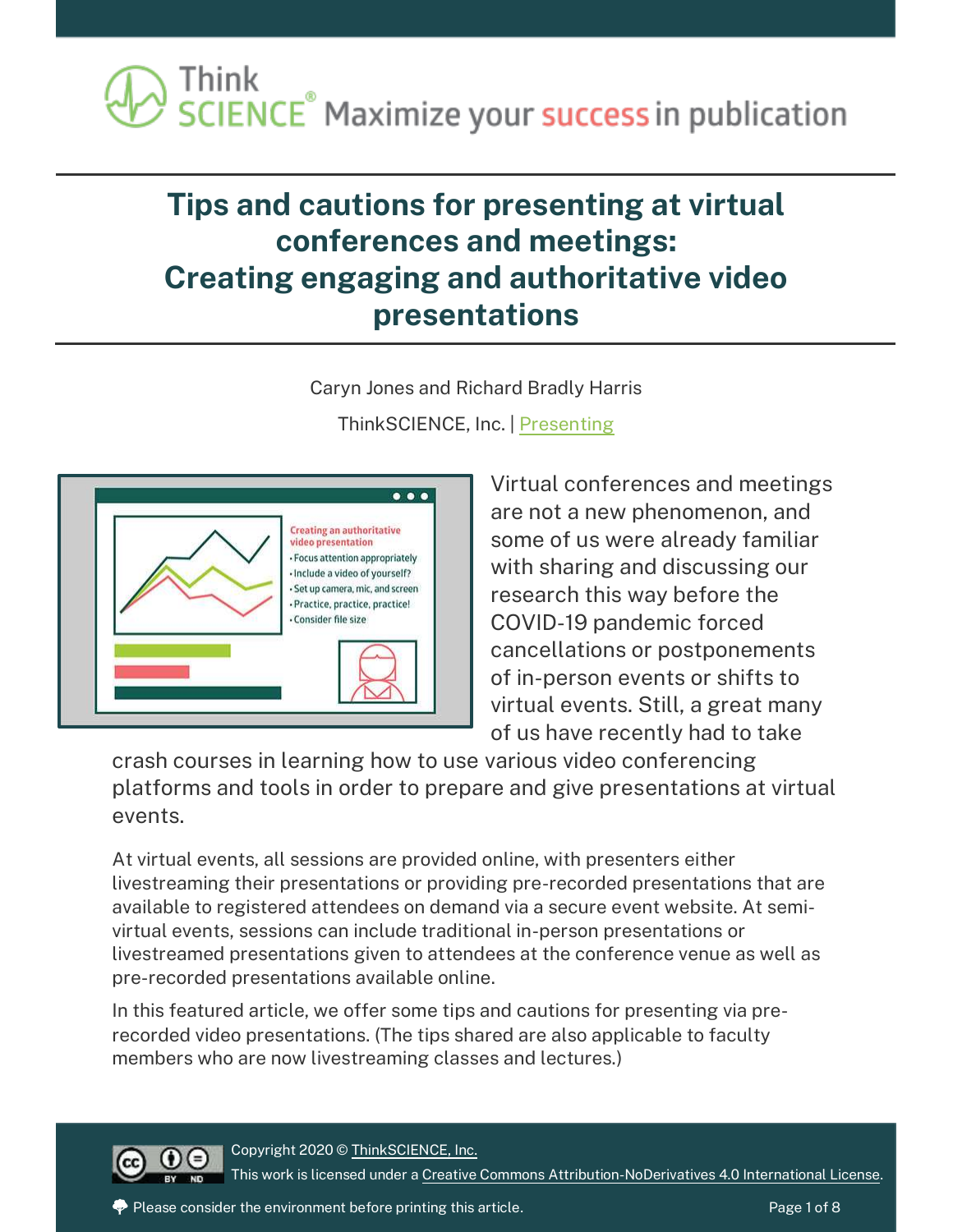### **Why create video presentations?**

While video presentations are unlikely to replace the traditional format of conference presentations given in person or via the other relatively new medium of streaming presentations live, they do offer many unique opportunities to conference organizers, presenters, and the academic community as a whole. For example, having some or all participants provide a video presentation instead of traveling to a set venue has the obvious benefits of reducing the costs and environmental impact associated with such travel as well as promoting greater diversity and inclusion by enabling researchers and academics from across the globe to share their work more widely.

In addition, some event organizers are asking presenters to pre-record their presentations rather than livestream them to minimize technical problems during a live event, and some are making the video presentations available online in perpetuity, such as those presented at the **[1st IASC Virtual Conference](https://iasc-commons.org/1st-iasc-commons-virtual-conference-2018-home/)** held in 2018. Webinars now often include recorded video presentations, with presenters answering questions from webinar participants live online after the recordings are played.

### **What exactly is a video presentation?**

The answer to this question is obvious for the most part, but some event organizers impose stricter guidelines on the recordings to be made than others. You may be asked to meet certain technical criteria such as using a particular video file format (e.g., MP4), aspect ratio (e.g., 16:9), resolution (e.g.,  $\leq$  720p HD), bit rate (e.g.,  $\leq$  1 mbps), and file size (e.g., ≤ 100 MB), as well as non-technical criteria such as duration of the presentation (e.g.,  $\leq$  15 min), showing a video of you giving your presentation overlaid on your slides, and showing no corporate logos used except on the first and last slides.

Event organizers will provide instructions for recording presentations using some commonly available tools, and there are also many videos and instruction sheets online to guide you.

Once you've carefully checked the guidelines for the event to make sure you make a suitable recording, you can concentrate on writing and then recording your video presentation. Below, we present some key considerations, tips, and cautions for doing this, organized under the following areas:

• **Creating an engaging and authoritative video presentation**



Copyright 2020 [© ThinkSCIENCE, Inc.](https://thinkscience.co.jp/en/)

This work is licensed under [a Creative Commons Attribution-NoDerivatives 4.0 International License.](https://creativecommons.org/licenses/by-nd/4.0/)

Please consider the environment before printing this article.  $P$  and  $P$  are 2 of 8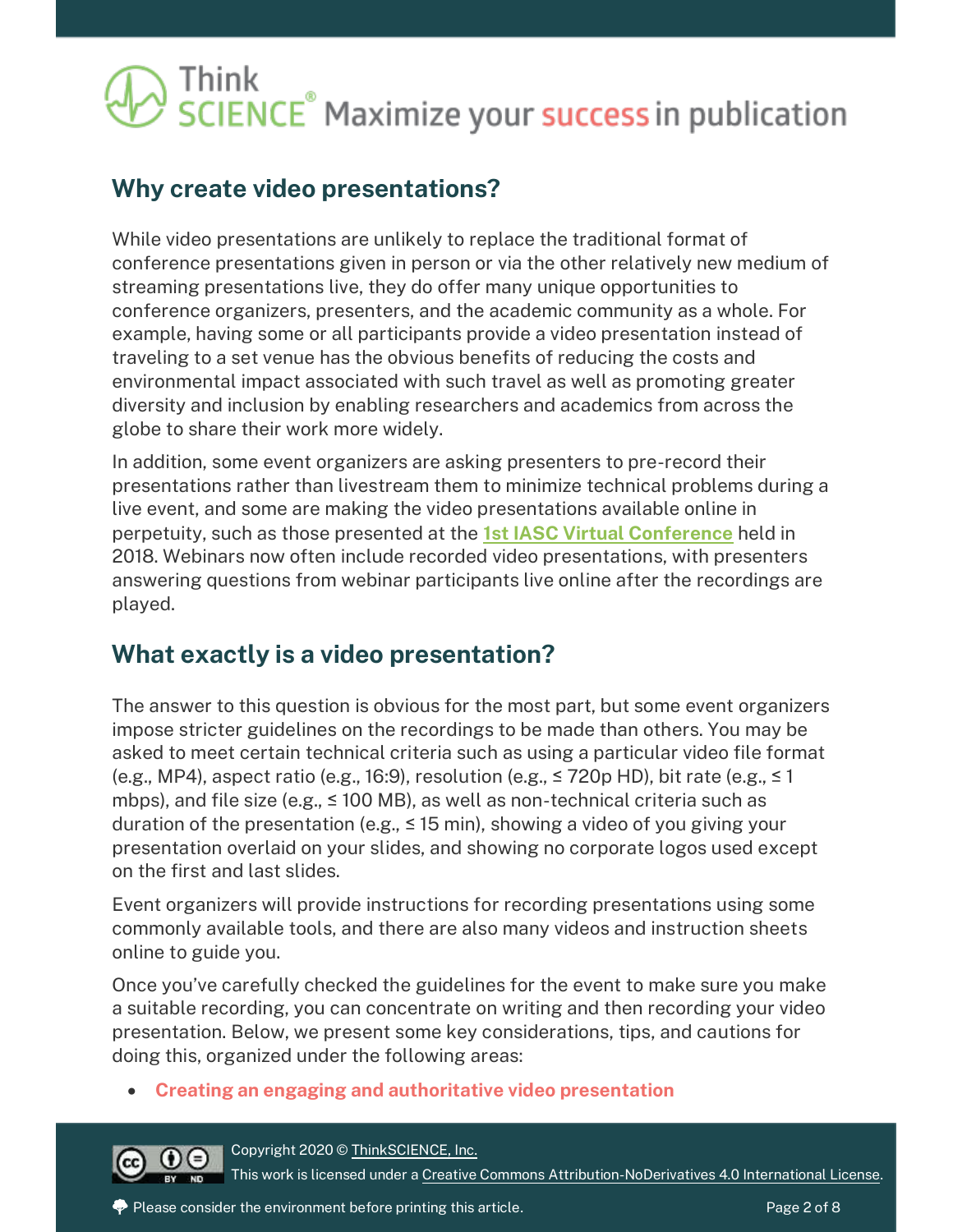- **Recording your video presentation**
- **Observing etiquette during your video presentation**

### **Creating an engaging and authoritative video presentation**

Many of the tips and cautions for creating video presentations are the same as those for conventional in-person presentations—you can read about how to create effective presentations in general in our previous featured articles, "**[Giving](https://thinkscience.co.jp/en/articles/effective-presentations)  [effective presentations: 5 ways to present your points with power, not just](https://thinkscience.co.jp/en/articles/effective-presentations)  [PowerPoint](https://thinkscience.co.jp/en/articles/effective-presentations)**" and

"**[7 practical tips for giving an effective conference presentation](https://thinkscience.co.jp/en/articles/conference-presentation-tips)**". In addition, the following points apply specifically to creating video presentations that will be engaging for your audience and show your authority (credibility) in the field.

#### **Consider how to focus attention**

To emphasize certain information in a slide or help the audience follow your line of thinking across multiple points in a single slide, direct the audience's attention to specific content using your computer's cursor or a pointing tool provided in certain applications (just as you would with a laser pointer during a physical presentation).

Alternatively, for some slides, you might want to "reveal" different parts of the slide in a logical order, to fit exactly with the points you say as you say them. This stops the audience from looking at information presented on the entire slide without focusing on key details that you say only. You can reveal different parts of a slide and control what the audience sees and hears as you progress through the slide. For example, you may be able to use an animation function (e.g., the "Appear" function in PowerPoint).



As when using a laser pointer in a physical presentation, be careful not to "overuse" your cursor once you have directed your audience's attention to the right place in the slide; for example, avoid circling the cursor in a distracting way and instead move it off the slide until you need to use it again.

#### **Consider whether to include a video of you presenting**

In your video presentation, you may want to record only your voice as you present your slides or you may want to include a small window overlaid on your slides that shows a video of you talking. If you are not sure whether to include yourself



Copyright 2020 [© ThinkSCIENCE, Inc.](https://thinkscience.co.jp/en/) This work is licensed under [a Creative Commons Attribution-NoDerivatives 4.0 International License.](https://creativecommons.org/licenses/by-nd/4.0/)

Please consider the environment before printing this article.  $\blacksquare$  Please 2 of 8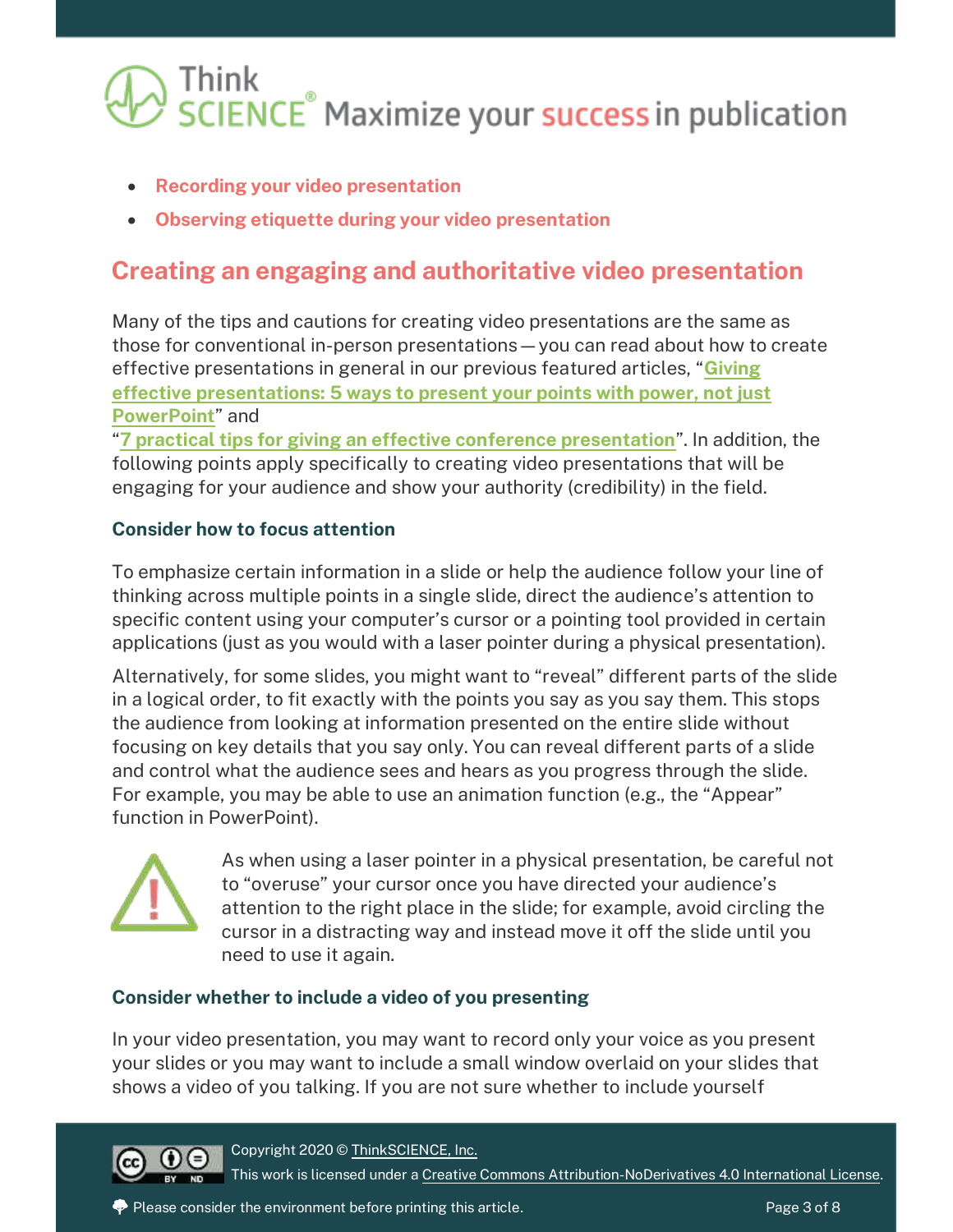speaking, try recording a couple of slides that include your image to see how well it works. Many applications, such as **[PowerPoint](https://support.microsoft.com/en-us/office/record-a-slide-show-with-narration-and-slide-timings-0b9502c6-5f6c-40ae-b1e7-e47d8741161c)** and **[Zoom](https://blog.smu.edu/itconnect/2017/08/23/using-zoom-create-quick-easy-screen-recordings-free/)**, allow you to record yourself while showing slides on your screen.

Consider the complexity and layout of the information in slides when deciding whether to also include a video of you presenting, and consider if any limits on file size will be affected by including a recording of you too.



If you decide to show yourself presenting somewhere on the slides, avoid making just a "talking head" video that shows only your face for lengthy segments of the presentation. Instead, show your slides as usual and overlay a window of you presenting in one corner of your slides. Remember when creating your slides to leave an area free of content to show you presenting—you don't want to obscure any important information on the slide.

### **Recording your video presentation**

As with anything that relies on technology, you must account for possible technical problems.

#### **Set up your camera properly**

If you plan to include a video of you presenting your slides, make sure your face sits squarely within view. You'll typically want to include the top of your shoulders and keep your eyes centered within the frame. Make sure that the lighting is appropriate and the background is clear of distractions. Look in the general direction of the camera, which is best mounted on top of your screen or in front of your screen (on which you will be viewing and changing your slides as you present them).



Some recording applications allow you to choose a virtual background, but be careful that you choose one that is suitable for the venue (i.e., choose one that maintains your authority as an academic presenter and is not distracting in itself). Also, remember that if you tend to move your position often as you present, then your outline against the virtual background will become fuzzy, which may be distracting. So, if possible, use a real background, which will be minimally in view if you are set squarely in the frame. An empty neutral colored wall is a safe choice, but in reality your background may well include pieces of furniture and



Copyright 2020 [© ThinkSCIENCE, Inc.](https://thinkscience.co.jp/en/) This work is licensed under [a Creative Commons Attribution-NoDerivatives 4.0 International License.](https://creativecommons.org/licenses/by-nd/4.0/)

Please consider the environment before printing this article.  $\blacksquare$  Please  $\blacksquare$  Page 4 of 8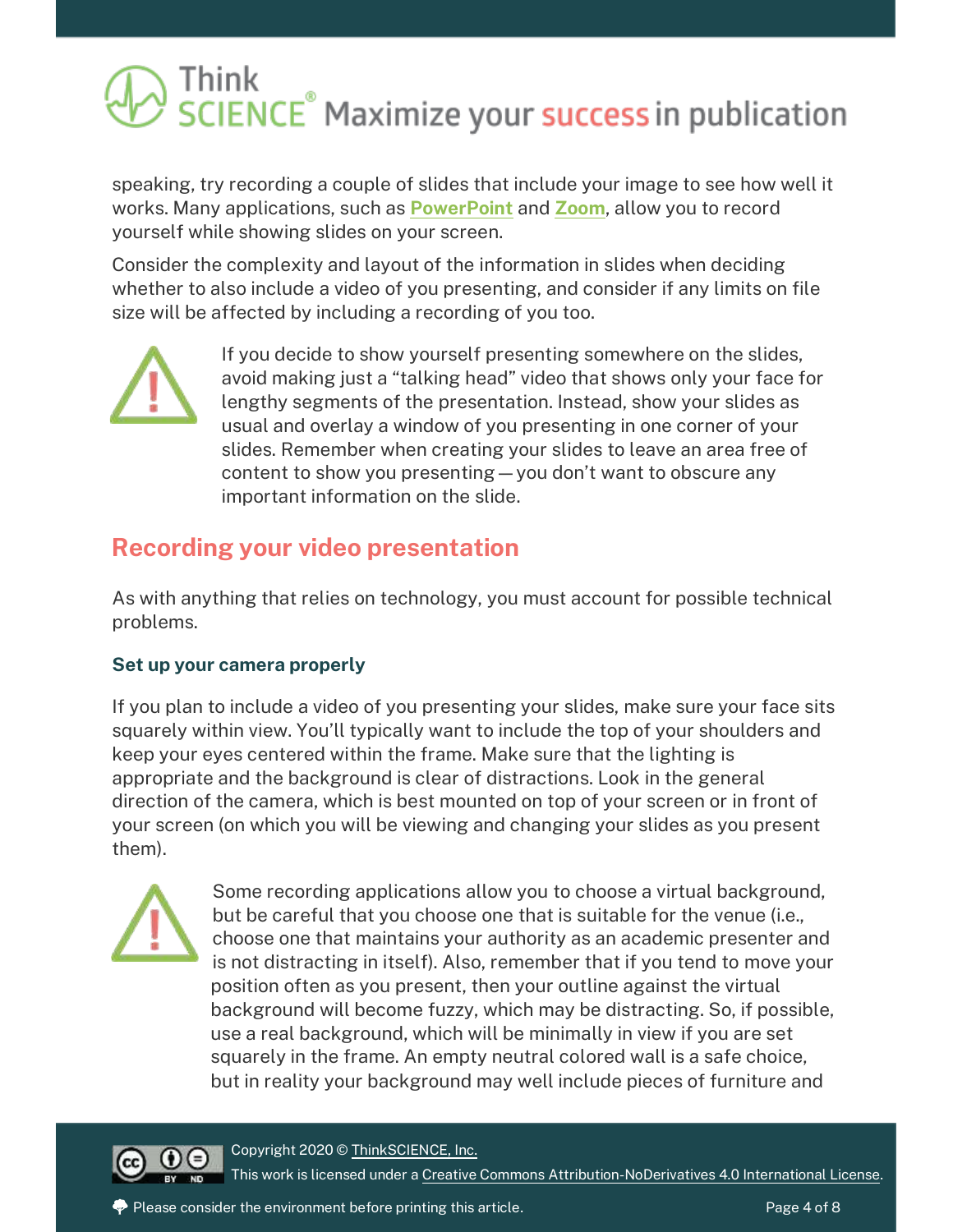

some objects like a bookshelf, artwork, and a clock—just try to make the real background tidy and non-distracting.

#### **Set up your microphone properly**

Whether you are using, for example, an external microphone or a built-in microphone for a camera or earphones, quickly check the volume and quality of the sound recording before you begin. Avoid speaking too close to the microphone because this can cause popping and sibilance that reduces clarity of the recorded speech.



- If there is a lot of ambient noise (traffic, sirens, etc. like where we are in central Tokyo), be conscious of needing to either (1) pause and resume your recording when the disturbance has passed and then edit the disturbance out or (2) re-record the affected segment and splice it in later. If you re-record, then try to replicate the exact environment in which you did the first recording, so that the inserted audio clip is of similar quality to the original recording.
- If you are using a microphone built into your earphone set that hangs below your mouth, make sure it isn't so close that you get popping sounds (strong blasts of air) on sounds like "p" and "b" or sibilance (a hissing sound) on sounds like "f" and "s".

#### **Set up your screen properly**

Your slides should fill the screen (e.g., using 'Slide Show' mode in PowerPoint) so that the audience sees no other distracting information on your screen during the recording.



- If you are using animations in PowerPoint to reveal content within the slides, you need to be in 'Slide Show' mode for the animation to work.
- During Q&A, if you want to quickly jump to specific slides in PowerPoint, hit Escape to exit 'Slide Show' mode, navigate to the slide you want on the left side of your screen, and then enter 'Slide Show' mode again to talk through the slide in detail.
- If you use more than one monitor, make sure that your slides display in 'Slide Show' mode on your main monitor for the recording.



This work is licensed under [a Creative Commons Attribution-NoDerivatives 4.0 International License.](https://creativecommons.org/licenses/by-nd/4.0/)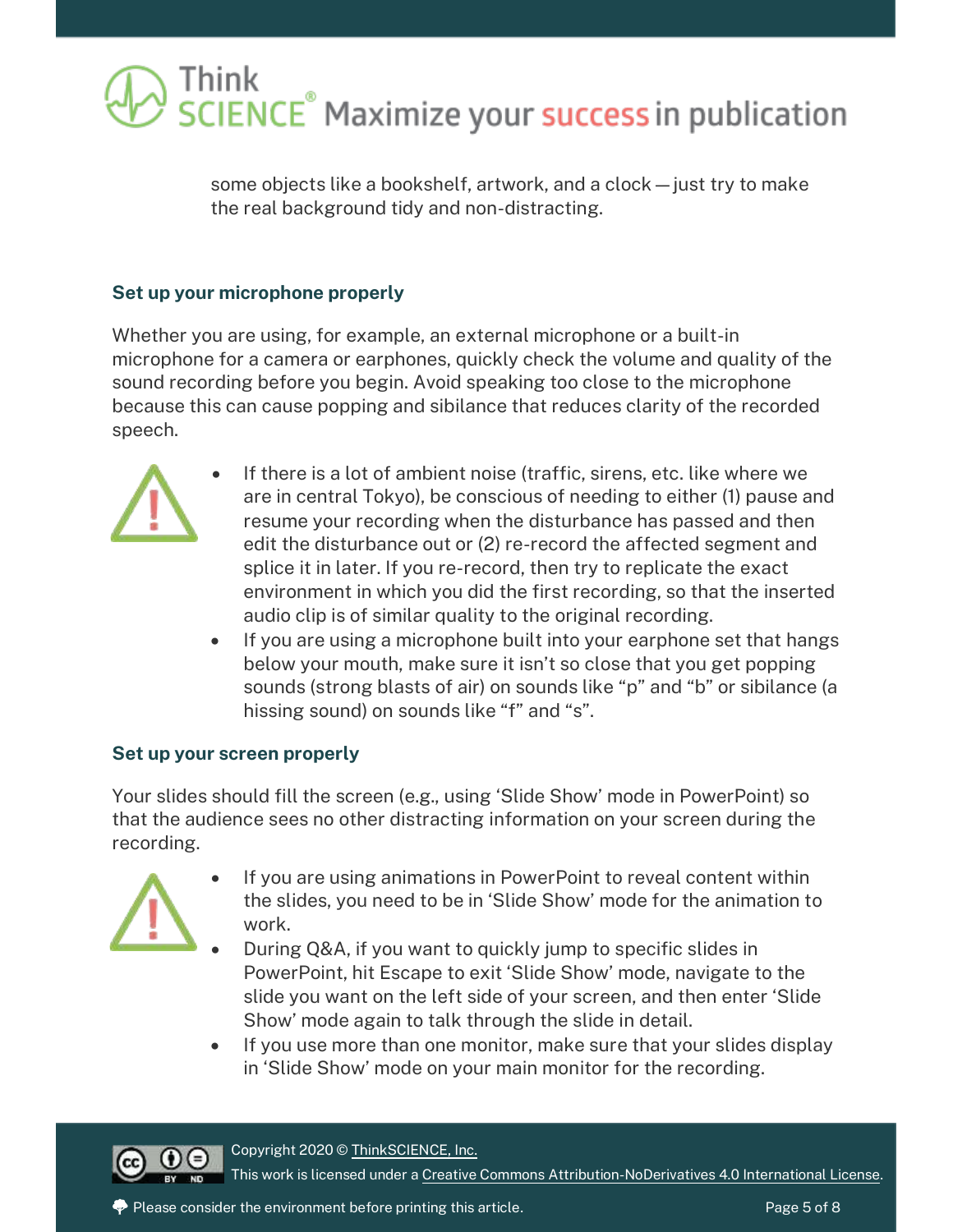#### **Check and practice videorecording your presentation**

Schedule some time to practice making the recording. At the beginning, try making a 1-minute video recording so that you know what you sound (and look) like. This will help you to get the right audio levels and to check the pace of your presentation. You can also familiarize yourself with pausing and restarting the recording in case you want to re-record a part of your presentation while recording.

Sharing the task of making the video recording can help to reduce the burden and stress of not only creating and presenting the presentation material well, but also handling the technical aspects of making the recording itself. If you are not familiar with how to make a video recording or you are worried about giving the presentation while handling the technical aspects, consider asking someone to help you.

Here at ThinkSCIENCE, we are very happy to advise our customers on how to record their presentations. We are experienced in recording our own conference presentations and recording teaching courses for universities to offer students and faculty on demand, so we have learned many tips and tricks for making video recordings efficiently.

#### **Check the file size**

After you've recorded your presentation, check the file size. If you find that your audio file (e.g., MP3 file) or video file (e.g., MP4 file) exceeds any limit set, try compressing the file to reduce the size. Various tools are available for compression without markedly reducing the quality of the recording.

### **Observing appropriate etiquette during your video presentation**

Professional etiquette is just as important during a video presentation as it is during an in-person presentation. Let's look at some important considerations here.

#### **Observe time limits**

Keeping to the allotted time shows authority and professionalism, whether you are giving a traditional in-person presentation or a pre-recorded one.



Copyright 2020 [© ThinkSCIENCE, Inc.](https://thinkscience.co.jp/en/)

This work is licensed under [a Creative Commons Attribution-NoDerivatives 4.0 International License.](https://creativecommons.org/licenses/by-nd/4.0/)

Please consider the environment before printing this article.  $\blacksquare$  Please consider the environment before printing this article.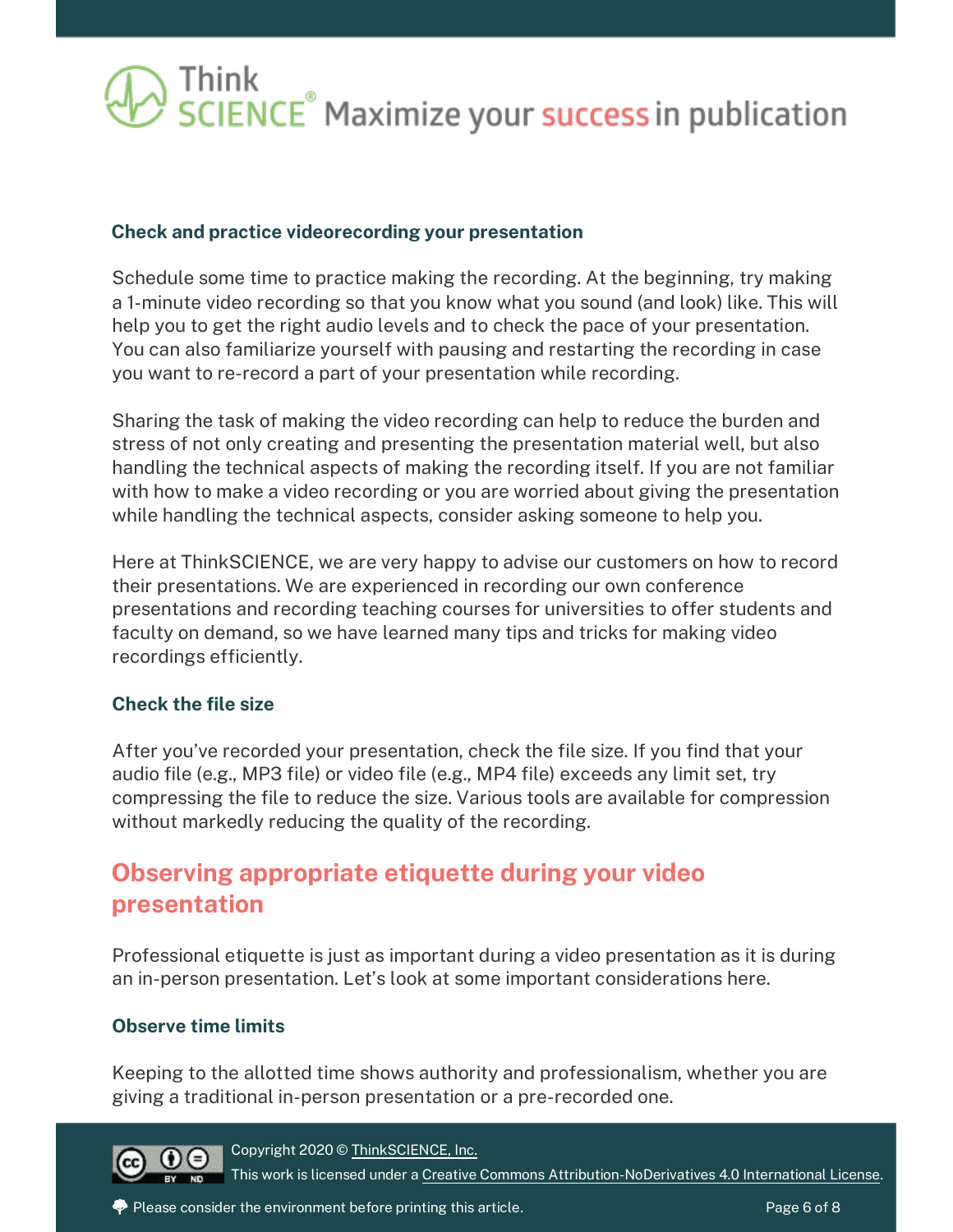If your pre-recorded presentation is to be played during a live event, then keeping to the time limit will ensure there is enough time for a live question and answer (Q&A) session afterwards. (Note that some virtual conferences hold virtual Q&A sessions where questions are asked and answered via an online messaging system.)

#### **Handle mistakes professionally**

You don't have to make a perfect recording free from all errors (and you may well not have time to do this even if you want to). If you notice making a mistake in your speech or in moving between your slides, simply apologize and move on with your presentation. Even highly experienced presenters make minor mistakes as they present—it's a natural part of communicating, so don't worry about it. Just quickly apologize (e.g., "sorry", "sorry about that", "excuse me") and keep going. You don't have to edit all minor mistakes out of the recording.

#### **Communicate naturally**

Try to maintain good posture when speaking, without leaning into the microphone. If you will show yourself presenting in your recording, view your slides on a screen directly in front of you and place your camera on top of or in front of that screen. This helps you look in the general direction of the camera, in the same way that you would look at the audience during an in-person presentation. Try to smile at the beginning and end of the presentation to engage with the audience. Also, remember to dress appropriately for the virtual event, as if you were attending in person.



- Avoid reading a full script aloud. Reading alters normal speech patterns. It can make the presenter speak too quickly and too flatly (which can bore the audience), reducing clarity and authority. Instead, to help remember important information that is not shown on the slide, write bullet points or short notes only. This will force you to speak more naturally when talking through your slides.
- If you will show yourself presenting, be careful when using some video recording applications that show your image on screen while you are recording—avoid watching your own image on the screen while recording.



Copyright 2020 [© ThinkSCIENCE, Inc.](https://thinkscience.co.jp/en/) This work is licensed under [a Creative Commons Attribution-NoDerivatives 4.0 International License.](https://creativecommons.org/licenses/by-nd/4.0/)